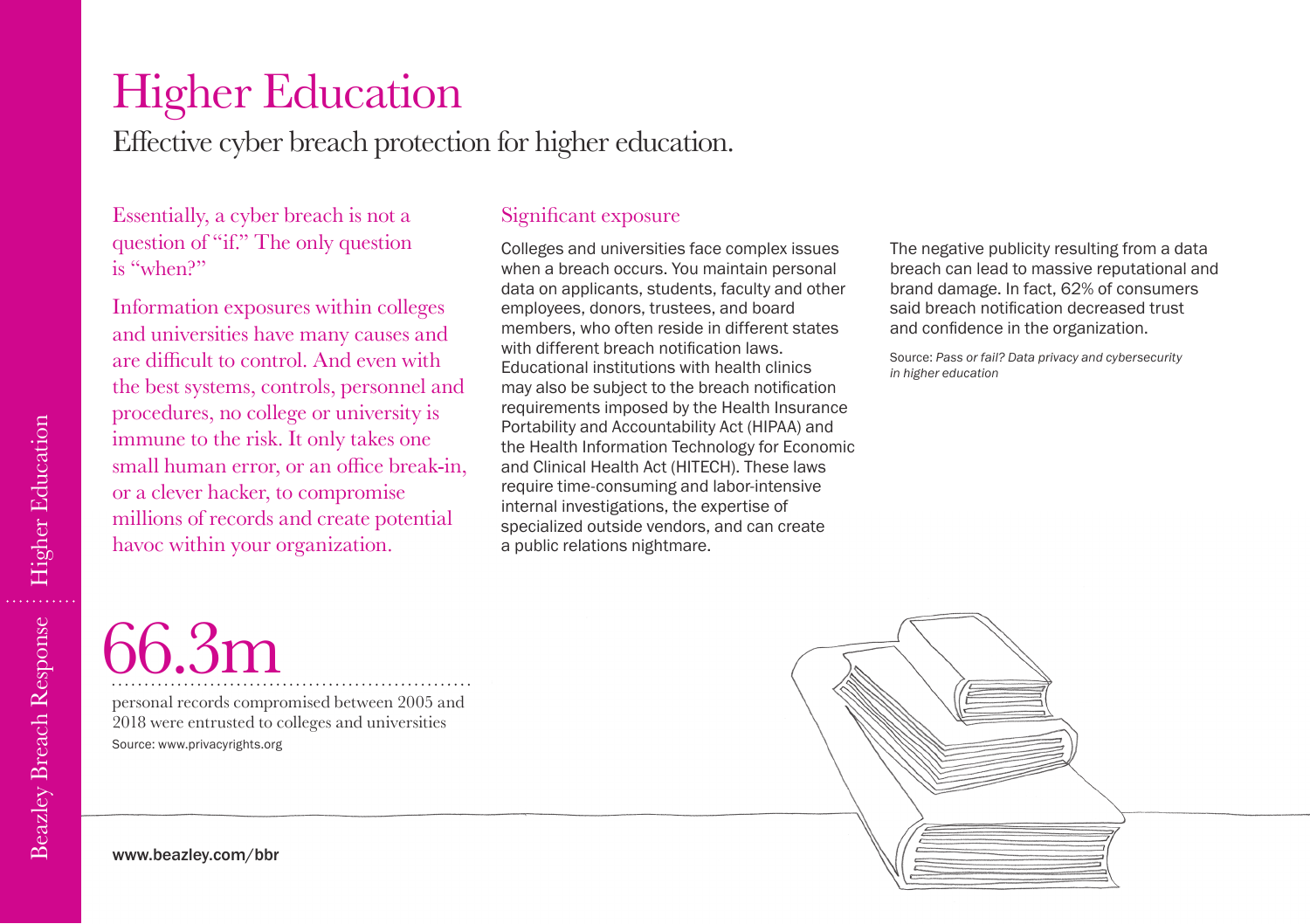## Class action lawsuits

The publicity and consumer dissatisfaction that surround a cyber breach have spurred a wave of class action complaints against organizations big and small. Relying on a variety of privacy laws, enterprising plaintiffs' lawyers have filed complaints seeking billions of dollars in damages. The risk of crippling damages, and the sizeable costs of litigation, often push organizations to settle even in the absence of any clear harm to the affected individuals.

# Regulatory investigations and penalties

State and federal regulators have made one point clear: a significant breach of information will result in monetary penalties, onerous corrective action plans, and ongoing audits. Whether through the strict data privacy and security requirements of the Family Educational Rights and Privacy Act (FERPA), or the increasing interest of state attorneys general in enforcing privacy laws, the regulatory landscape for higher education institutions carries an immense amount of risk.

# \$300

Data breaches in higher education cost colleges an average of \$300 per record Source: *Pass or fail? Data privacy and cybersecurity* 

*in higher education*

# Why Beazley

Beazley, a leading insurer of technology and information security risks, has developed Beazley Breach Response (BBR), a solution to privacy breaches and information security exposures tailored to the needs of higher education.

BBR is a complete privacy breach response management and information security insurance solution, which includes a range of services designed to help you respond to an actual or suspected cyber breach incident effectively, efficiently, and in compliance with the law.

# Coverage

#### Breach response

- Legal services
- Computer forensic services
- Notification services for up to five million affected individuals
- Call center services
- Credit monitoring, identity monitoring or other personal fraud or loss prevention solutions
- Public relations and crisis management expenses
- All of the policy's multiple limits will be available for breach response.

#### First-party

- Business interruption loss from security breach or system failure
- Dependent business interruption loss from security breach or system failure
- Cyber extortion loss
- Data recovery loss
- Data and network liability.

#### Third-party

- Third-party information security and privacy coverage with up to \$15 million
- Full media liability
- Regulatory defense and penalties
- Payment card liability and costs.

#### eCrime

- Fraudulent instruction
- Funds transfer
- Telephone fraud.

#### Criminal reward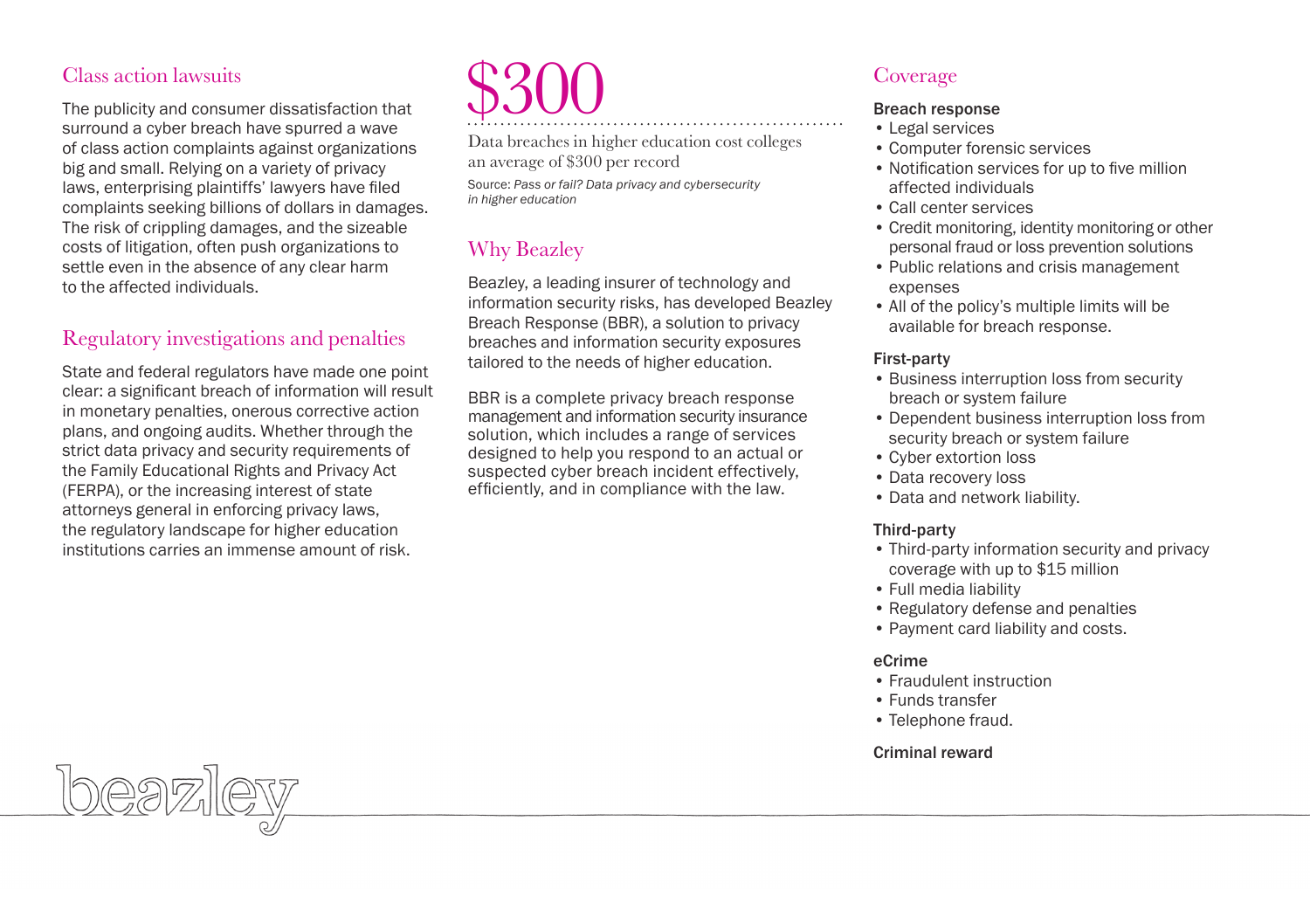Cyber breaches take many forms. External hackers and malicious insiders cause many breaches, but did you know that simple carelessness is responsible for a surprisingly large number of breaches?

Every breach is different. It is important to work with a partner who has been there before.

# BBR Services

Beazley is unique among insurers in having a dedicated business unit, BBR Services, that focuses exclusively on helping clients manage cyber breaches successfully. In each case BBR Services collaborates with you to establish the best response that is tailored to your individual needs.

They coordinate the carefully vetted forensics experts and specialized lawyers to help you establish what's been compromised; assess your responsibility; and notify those you have to. In addition, BBR Services coordinates credit or identity monitoring for your customers and offers PR advice to help you safeguard your reputation.

BBR Services also provides a full range of resources to help mitigate risks before an incident occurs. On our Beazley owned and managed risk management portal, beazleybreachsolutions.com, you will find resources for incident response planning, employee training, compliance, and security best practices. Newsletters and live expert webinars educate you about the latest threats. preventive steps, and regulatory developments. BBR Services also coordinates a variety of pre-breach services such as onboarding calls, incident response plan reviews and on-site workshops, so you can improve the robustness of your cybersecurity.

# Case studies

#### Inadvertent disclosure

• A university sent a mailing to nearly 19,000 students regarding university clinic services and inadvertently included Social Security numbers on the address labels. The university was required to notify the affected students. BBR Services arranged all necessary breach response services including legal counsel, notification and a call center vendor and credit monitoring.

#### Hacking and malware

- A university employee's computer became infected with malware, and the computer contained protected health information (PHI) and personally identifiable information (PII). Before BBR Services was notified by the university, forensic evidence was wiped in a routine cleanup by IT. The university also retained an off-panel forensics firm which concluded that no information was compromised. The university decided to get a second opinion, and BBR Services arranged for a forensics firm to investigate. The panel forensics firm reviewed documents and salvageable data, and with the help of panel counsel, determined the need to notify and offer credit monitoring to 12,000 individuals.
- A university discovered indicators of unauthorized access to an administrative unit server. Internal review suggested that as many as 400,000 students and employees had their information, including Social Security numbers, compromised. The university promptly notified BBR Services, who connected the university with forensic assistance and counsel. After the forensic investigation, and with legal support, the university was able to conclude that there was no breach as no access to the server had occurred. Thus, the university avoided notifying 400,000 students and employees.